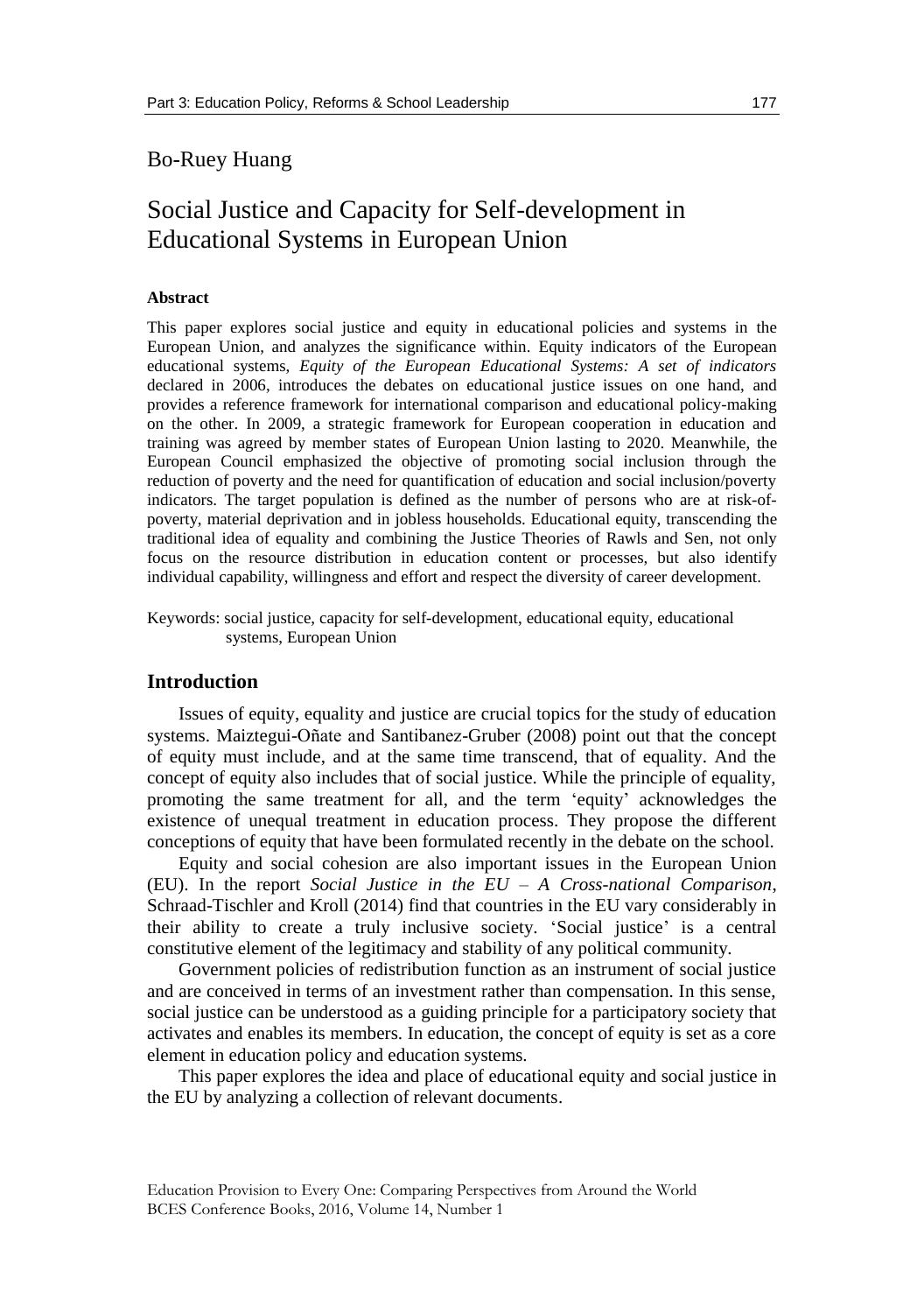## **Equity indicators of the European educational systems**

Declared in 2005, '*Equity of the European Educational Systems: A Set of Indicators*' was carried out as part of the Socrates 6.1.2. programme with the support of the European Commission, and is the result of collaboration between six European university teams. The report, with 8 principles and 29 indicators, is intended to measure and compare the equity of the education systems in the European Union Member States, and as an informative tool helps decision makers to redefine the educational politics.

The indicators are listed in four categories: (1) Context of inequalities in education; (2) Inequalities in the education process; (3) Inequalities in education; (4) Social and political effects of inequalities in education. Also there are five major principles of equality in terms of education, and the claims and the consequences of these various principles of justice. Five major principles of equality including: (A) libertarian positions, (B) equality of access or opportunities, (C) equality of treatment, (D) equality of achievement or academic success, (E) equality of social fulfillment or output (EGREES, 2005).

The indicators are intended to provide input to the debate on justice in education, by offering some elements of response to the following questions: (1) To what extent do individual educational inequalities have major social consequences for the individuals? What is the importance of those inequalities? Are they due mainly to the context, or rather to the process of the educational system? Are they used to help the disadvantaged? (2) What is the importance of educational inequalities between girls and boys or between groups of different social, economic or national origins? To what extent are they due to the societal context or rather due to the process of the educational system? To what extent are they aggravated by the society or the labour market? (3) To what extent does being below a minimum skill threshold have important consequences for the individuals in and outside the school context? What is the proportion of individuals who find themselves below that threshold? What proportion of each group is beneath that threshold? Is the fact of being below the threshold due mainly to the socio-economic context or rather to the educational system itself?

#### **Equity systems in European education**

In 2009, a strategic framework for European cooperation in education and training was agreed by member states of European Union lasting up to 2020. Meanwhile, the European Council emphasized the objective of promoting social inclusion through the reduction of poverty and the need for quantification of education and social inclusion/poverty indicators. The target population is defined as the number of persons who are at risk-of-poverty, material deprivation and those in jobless household (Münich, Plug, Psacharopoulos & Schlotter, 2012). This section will present the situation and systems of education equity in Europe.

#### *Pre-primary education*

Participation in high-quality pre-primary education has long-lasting benefits in terms of achievement and socialization during individuals' schooling and careers, because it facilitates later learning. Early intervention programmes, especially those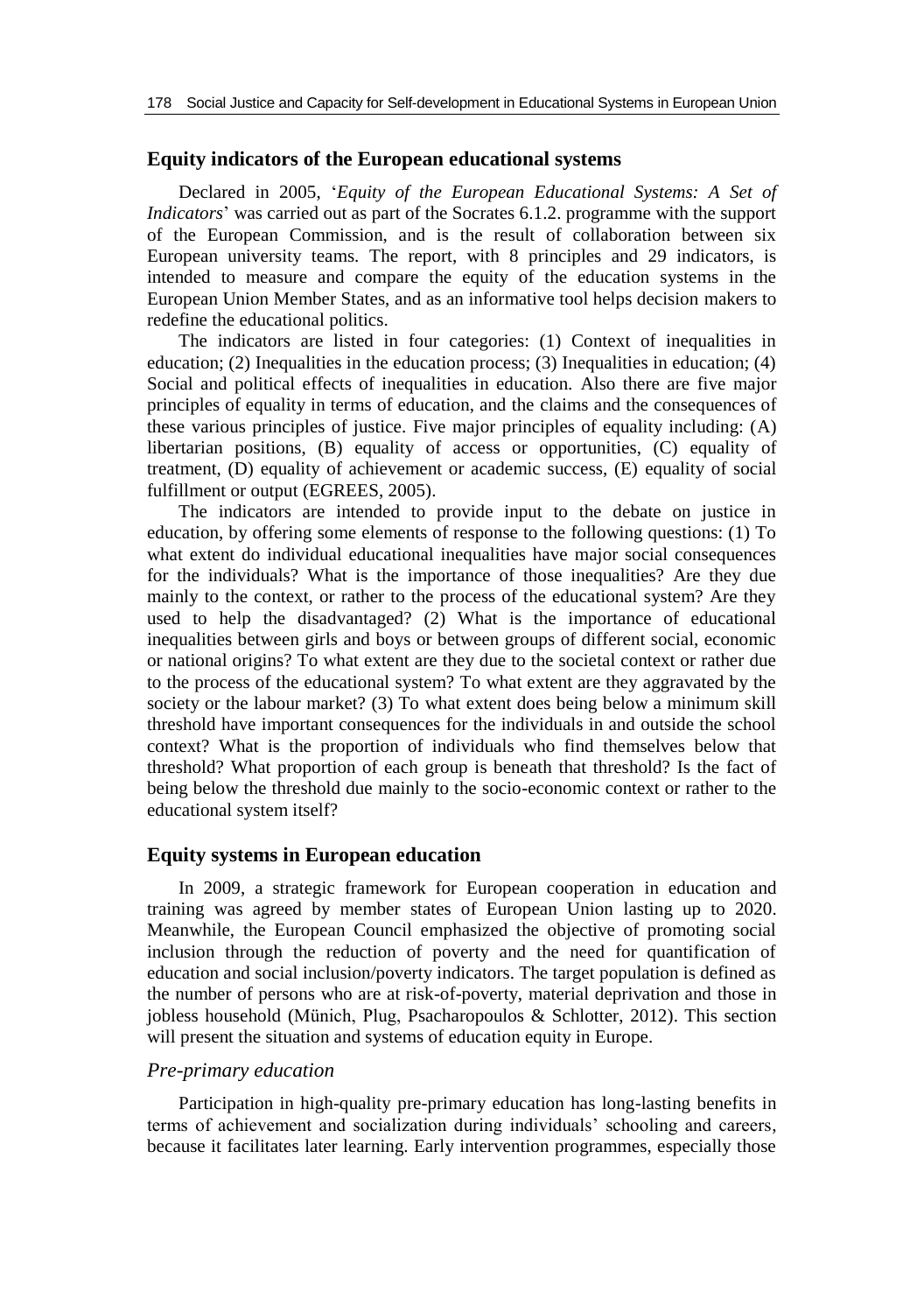targeted at disadvantaged children can produce large positive socio-economic returns, and that these persist well into adulthood. Effects include better school achievement, grade retention, employment rates, earnings, crime prevention, family relationships and health. In order to offset disadvantage throughout the education system, pre-primary programmes need to be followed up with subsequent interventions, such as support for language learning and social adjustment, otherwise their beneficial effects tend to decay. A lack of investment in early learning, leads to substantially higher levels of remedial spending during later life stages. This is less cost-effective and can be linked with increased spending on crime, health, unemployment and other social policies (Commission of the European Communities, 2006). A number of European countries have introduced spending policies targeted at reinforcing early education and tackling disadvantage from the earliest age. The type of early childhood provision and the pedagogy to be used should be considered carefully. Programmes focusing on learning as well as personal and social competences tend to produce better outcomes and, consequently, greater knock-on effects throughout life.

#### *Primary education*

EU primary education focuses on quality basic education for all. Compulsory education and training systems should provide the basic education and key competences required by all to prosper in a knowledge-based society. This is especially important for some disadvantaged groups and where Member States are providing for a large number of migrants and ethnic minorities. Education systems with early selection of students exacerbate differences in educational attainment due to social background, and thereby lead to even more inequitable outcomes in student and school performance. Selection has been considered effective in some Member States, where whole schools are tailored to groups of students with similar needs and levels of achievement. However, the evidence brings this into question. Those European countries that select pupils at an early age display greater variation in pupil achievement than countries with more integrated school systems. Therefore, member states of the EU were informed that education and training systems which select pupils at an early age exacerbate the effect of socio-economic background on educational attainment and do not raise efficiency in the long run (Commission of the European Communities, 2006).

## *Secondary education*

In secondary education, the Europe 2020 strategy highlights the completion of upper secondary education as the minimum level of educational attainment for young people in today's society. Indeed, one of the two education targets for the EU by 2020 is to reduce the rates of young people leaving education and training with no more than lower secondary education to below 10%. Early school leavers are more likely to have their life chances limited in today's society, as they lack the crucial qualifications needed for successful integration into the labour market and they are at greater risk of social exclusion and poverty. Early leavers from education and training are also more likely to find it difficult to participate in civic and democratic life. For these reasons, early school leaving may represent significant social and economic costs for society. The Council has recommended that Member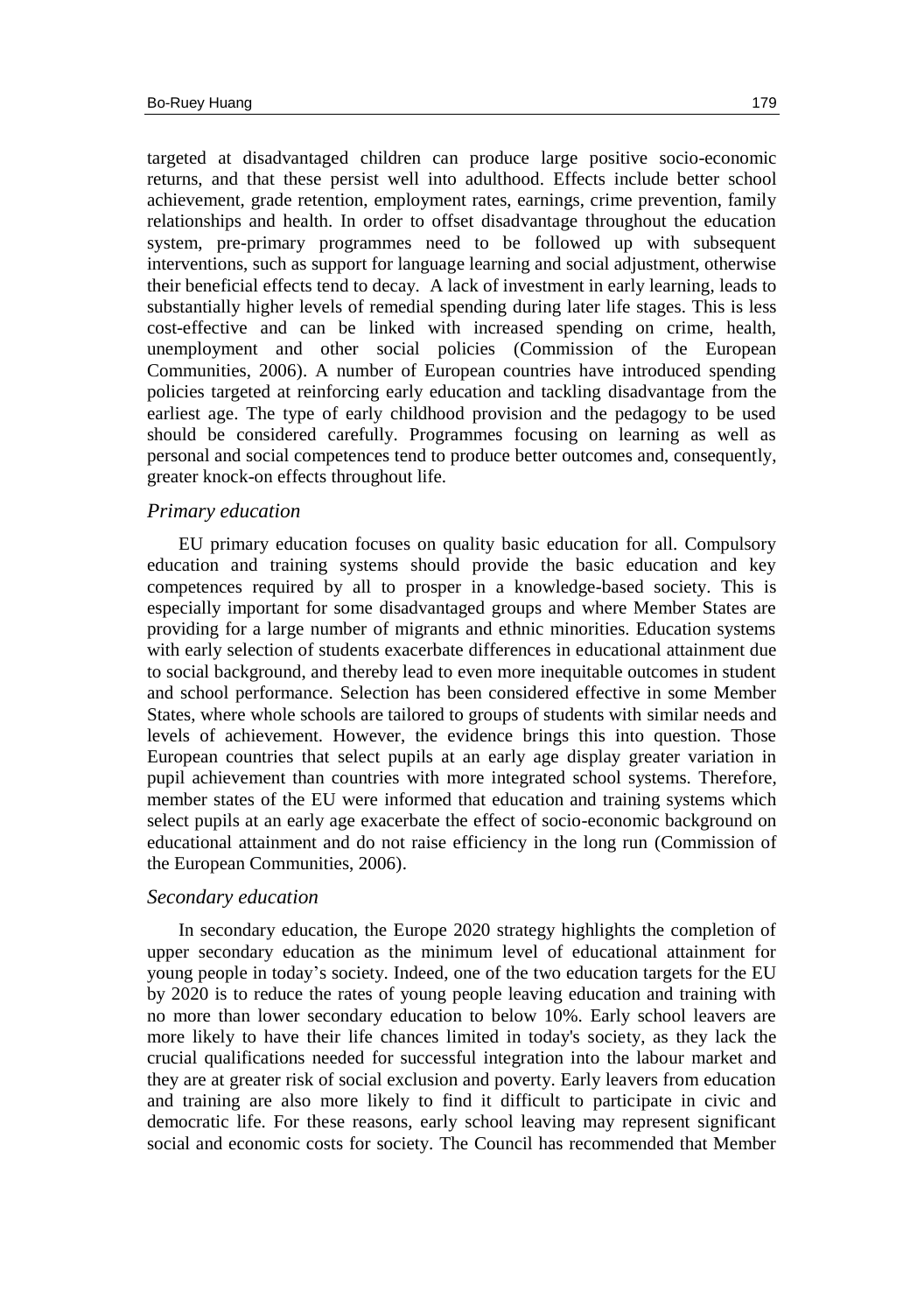States should ensure that evidence-based comprehensive strategies to reduce early school leaving are in place. The recommended framework defines three areas of policy: prevention, intervention and compensation. Prevention policies include system-based and other reforms to remove obstacles to achievement and thus prevent early school leaving. Intervention policies are intended to avert problems for individuals, already showing signs that they may not complete their schooling; and compensation policies include the provision of 'compensatory' education – special programmes or customized support – for those returning to education after leaving early (Eurydice, 2013).

#### *Higher education*

Higher education is a key sector of a knowledge-based economy and society. As the Commission makes clear, the EU higher education sector faces numerous challenges and needs to be modernized if it is to become more competitive and promote excellence. One challenge is to create diversified systems which allow equitable participation for all, while remaining financially viable and playing their role more efficiently. There has been a steady growth in student numbers and a widening of the expectations placed upon European universities, but funding levels have not risen accordingly. At the same time, the expansion of student numbers has not increased equity, as it has mostly favored individuals from higher socioeconomic groups or those whose parents attended higher education.

In order to bring about a more equitable balance between the costs funded by individuals and society and the benefits accrued by each, and to contribute to providing universities with the extra funding they need, many countries are turning to the main direct beneficiaries of higher education, the students, to invest in their own futures by paying tuition fees. Evidence also suggests that the market effects of tuition fees may improve the quality of teaching and management in universities, and reinforce student motivation. As a result of inequities earlier in the education cycle, pupils from disadvantaged backgrounds often do not achieve the level of qualifications needed to access higher education. Even those that do are often reluctant to consider going on to university. Policies to reinforce efficiency and equity of school systems are vital, along with action to change cultural perceptions of higher education. To this end, information about the opportunities and advantages afforded by higher education should be targeted at school pupils. Universities should be encouraged to develop comprehensive outreach and access policies, which could include the introduction of bridging programmes and earmarked places (Commission of the European Communities, 2006).

## **Theories and ideas of European educational equity**

The '*Equity Indicators of the European Educational Systems*' could be seen as a policy tool, enforcing educational equity and social justice. The construction of the indicators will be taken as the measure and comparison of equity in national educational systems, and as the reference framework of educational policy making both in EU level and in national level as well. The idea of equity has been the direction of the educational systems development and policy forming in the EU.

In the Indicators, EGREES (2005) points that: 'equity is a more difficult concept than equality, and that it allows, in its principle, inequalities; nevertheless, it is a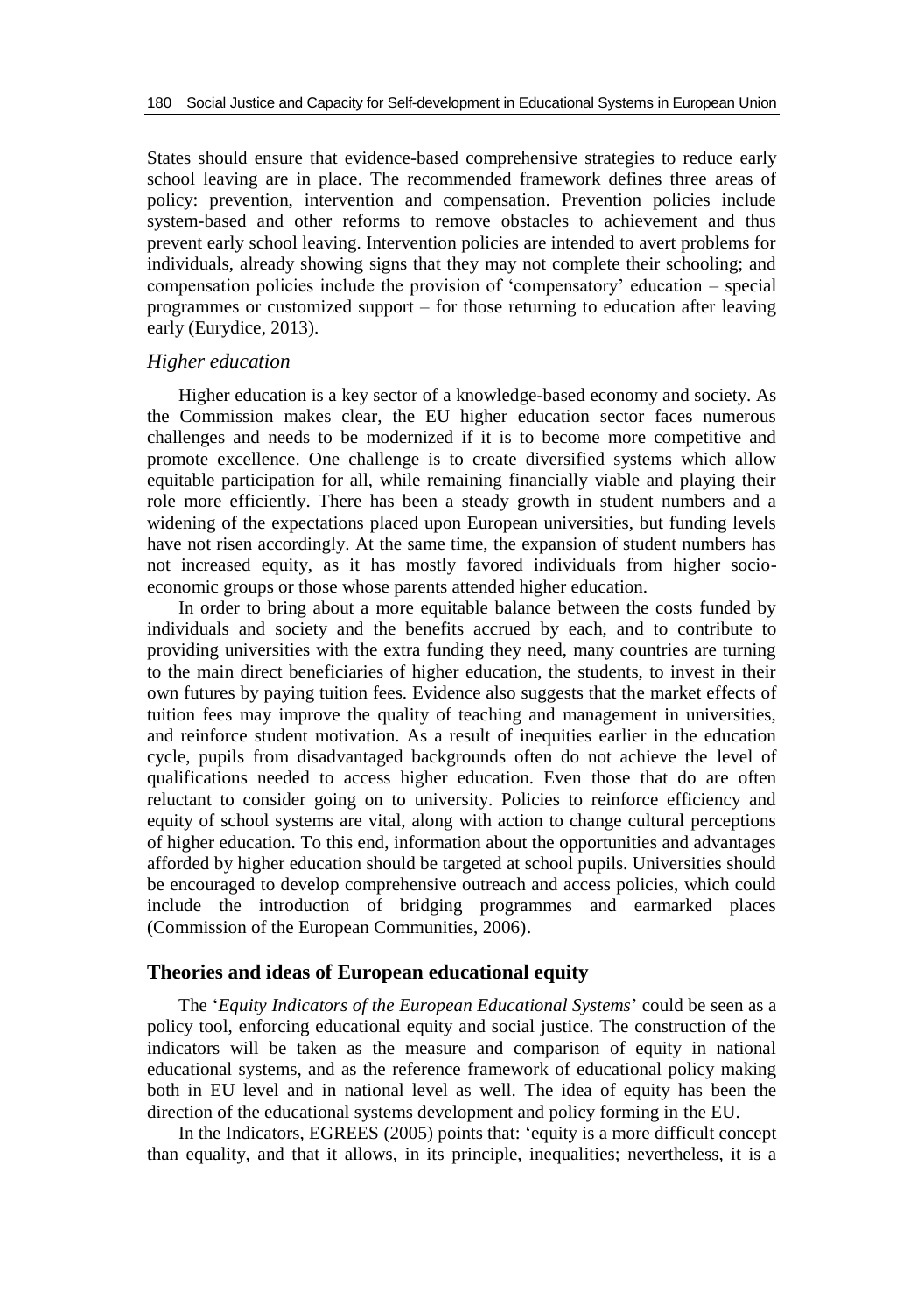concept that allows to go beyond a purely formal examination to perform a multidimensional analysis, … A strictly egalitarian vision, which would aim to give everyone the same treatment, while ignoring the characteristics of each individual at the outset, or even, the results in terms of reproduction of the initial inequalities, would force us to question its very foundations, precisely for reasons of equality'. Therefore, the concern of diversity under the principle of equity could offset the neglect of individual original situation. It should be taken account of a multiplicity of principles of justice, assets connected with education or groups of individuals.

There are eight principles listing in the EGREES's Indicators to guide the formation and implementation with holistic and diversity (EGREES, 2005). In the first principle, it refers that indicators must enable discussion in the context of the various existing principles of justice, including: Utilitarianism, The responsibility theory, Justice theories of Rawls, Walzer and Sen. These theories are the framework of the column in the indicator. Among these theories, the focus that EGREES discusses is the difference and transition between the theories of Rawls and Sen. Rawls' theory represents a liberalist standpoint and was the basis for equality of educational opportunity. However, Sen's justice theory makes more mention about the equity of each individual's need. In the indicators, the application and integration of these two concepts of justice it could be observed that education systems and the subsequent change in education policy ideas move from equality to equity.

The justice concept of Rawls, equality is built on the idea of 'original position'. The 'Original position' is an imaginary equal situation that the 'justice' will be produced under the 'Veil of ignorance'. These ideas will decide a basic social apparatus for a real justice society. 'Principle of justice', according to Rawls, seeks the equality of distribution under a background institution that guarantee the equal liberty and the equality of certain general opportunities (Rawls, 2001).

The concept of 'equality of educational opportunity' is generated from the justice principle mentioned above. From this principle, 'the just equality of opportunities should first be checked, then we should make sure that the remaining inequalities are in favor of the most disadvantaged' (EGREES, 2005). According to Rawls' approach, it could be possible to consider that where countries are more or less equitable according to equality of opportunities, then within a group of countries similar in this aspect, the most equitable are those where the most educated offer their capacities to the service of the most disadvantaged (EGREES, 2005).

However, EGREES also recognizes that 'the only equality in education which almost everyone agrees with, the equality of opportunity is a hypothetical equality'. It should be concerned that: 'assuming that there is a distribution of natural assets, those who are at the same level of talent and ability, and have the same willingness to use them should have the same prospects of success, regardless of their initial place in the social system', 'it relies on concepts with questionable operationality: talent, ability and even desire; how can they be measured or even assessed?' (EGREES, 2005).

Therefore, EGREES replenish the indicators with Sen's theory. According to Sen (2011), 'there is no external or internal factor which can counterbalance the injustice of the existence of such a population'. 'It should be checked that results and career inequalities originate in differences of will, efforts of the pupils, and not in inequalities of contexts or process' (EGREES, 2005).